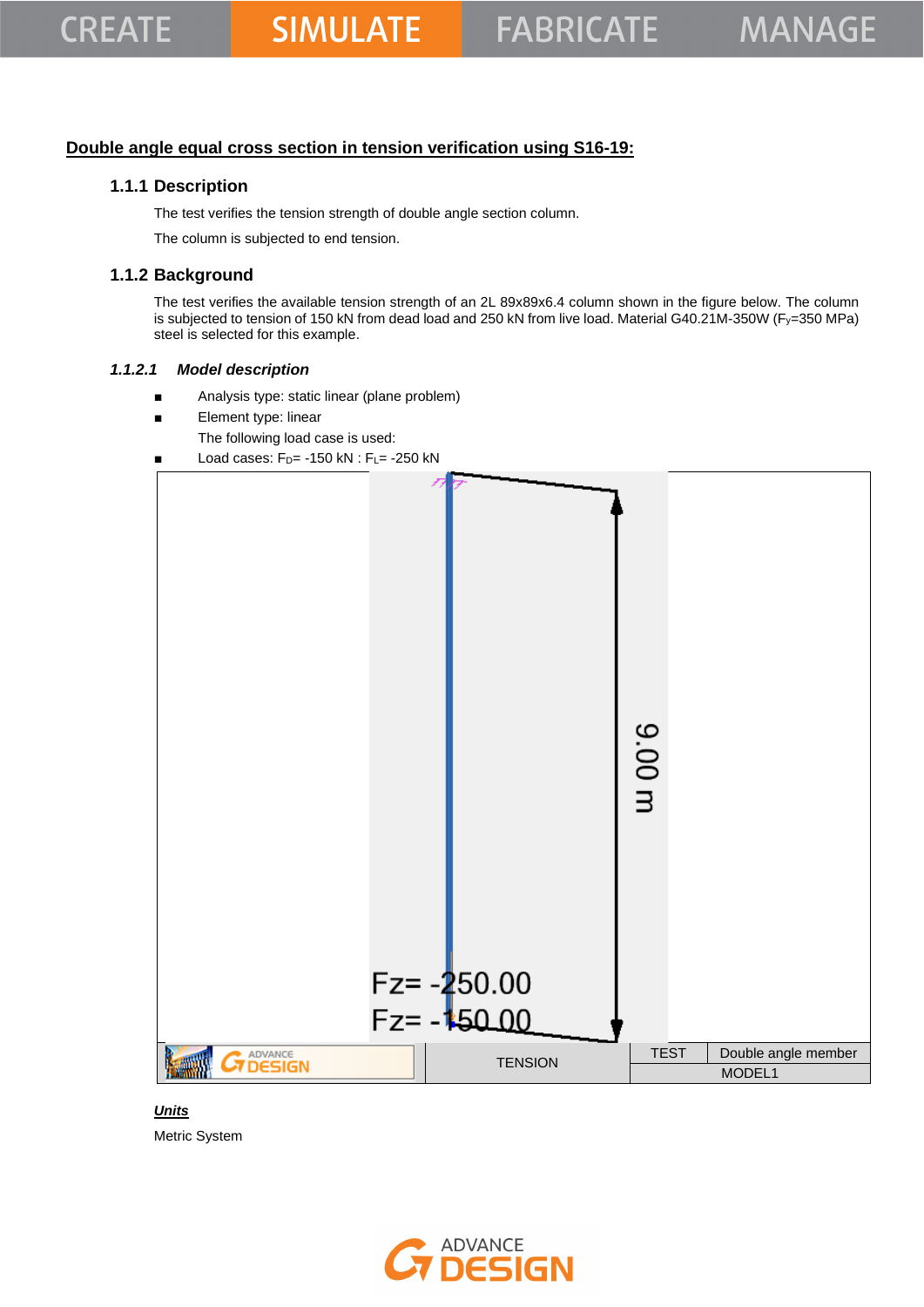# **CREATE**

#### **Geometry**

| Cross section:<br>п         |                         |                      |                           |                        |
|-----------------------------|-------------------------|----------------------|---------------------------|------------------------|
| Dimensions and surface area |                         |                      | <b>Properties</b>         |                        |
| $-WF -$                     | Area                    |                      | Weak Axis (Y-Y)           |                        |
|                             | A                       | $21.80 \text{ cm}^2$ | $I_y$                     | 167.00 cm <sup>4</sup> |
|                             | Depth                   |                      | $\mathbb{S}_\mathsf{y}$   | $26.00 \text{ cm}^3$   |
|                             | D                       | 8.89 cm              | $Z_{y}$                   | 46.20 $cm3$            |
|                             | <b>Web thickness</b>    |                      | Strong Axis (Z-Z)         |                        |
|                             | $t_w$                   | $0.64$ cm            | $I_z$                     | $298.44 \text{ cm}^4$  |
|                             | <b>Flange width</b>     |                      | S <sub>z</sub>            | $25.80 \text{ cm}^3$   |
|                             | WF                      | 8.89 cm              | Zy                        | 46.20 cm <sup>3</sup>  |
|                             | <b>Flange thickness</b> |                      | Shear area                |                        |
|                             | $t_f$                   | 0.64 cm              | $A_{y}$                   | $9.41 \text{ cm}^2$    |
|                             | <b>Filet radius</b>     |                      | $A_z$                     | $9.41$ cm <sup>2</sup> |
|                             | $\mathbf{r}$            | $0.94$ cm            | <b>Torsional constant</b> |                        |
|                             | <b>Separation</b>       |                      | J                         | $2.93$ cm <sup>4</sup> |
|                             | <b>SP</b>               | 0.00 cm              | <b>Warping constant</b>   |                        |
|                             |                         |                      | $c_{w}$                   | $17.92 \text{ cm}^6$   |
|                             |                         |                      |                           |                        |
|                             |                         |                      |                           |                        |
|                             |                         |                      |                           |                        |
|                             | 2L89x89x6.4             |                      |                           |                        |

■ Beam length: L =900 cm

### Materials properties

Steel G40.21M-350W is used. The following characteristics are used in relation to this material:

- $\blacksquare$  Yield strength  $f_y=350$  MPa
- Longitudinal elastic modulus: E=200000 MPa
- Shear modulus of rigidity: G=76923.1 MPa

#### Boundary conditions

The boundary conditions are described below:

- Outer:
	- ► Support at  $X = 900$  cm (Restraints: TX, TY, TZ, Rx, Ry, Rz)
- Inner: None.

#### **Loading**

The column is subjected to the following load combinations and actions:

- $ULS: q = 1.25 \times D + 1.5 \times L$
- $\blacksquare$  LSS: q =1 x D + 1 x L

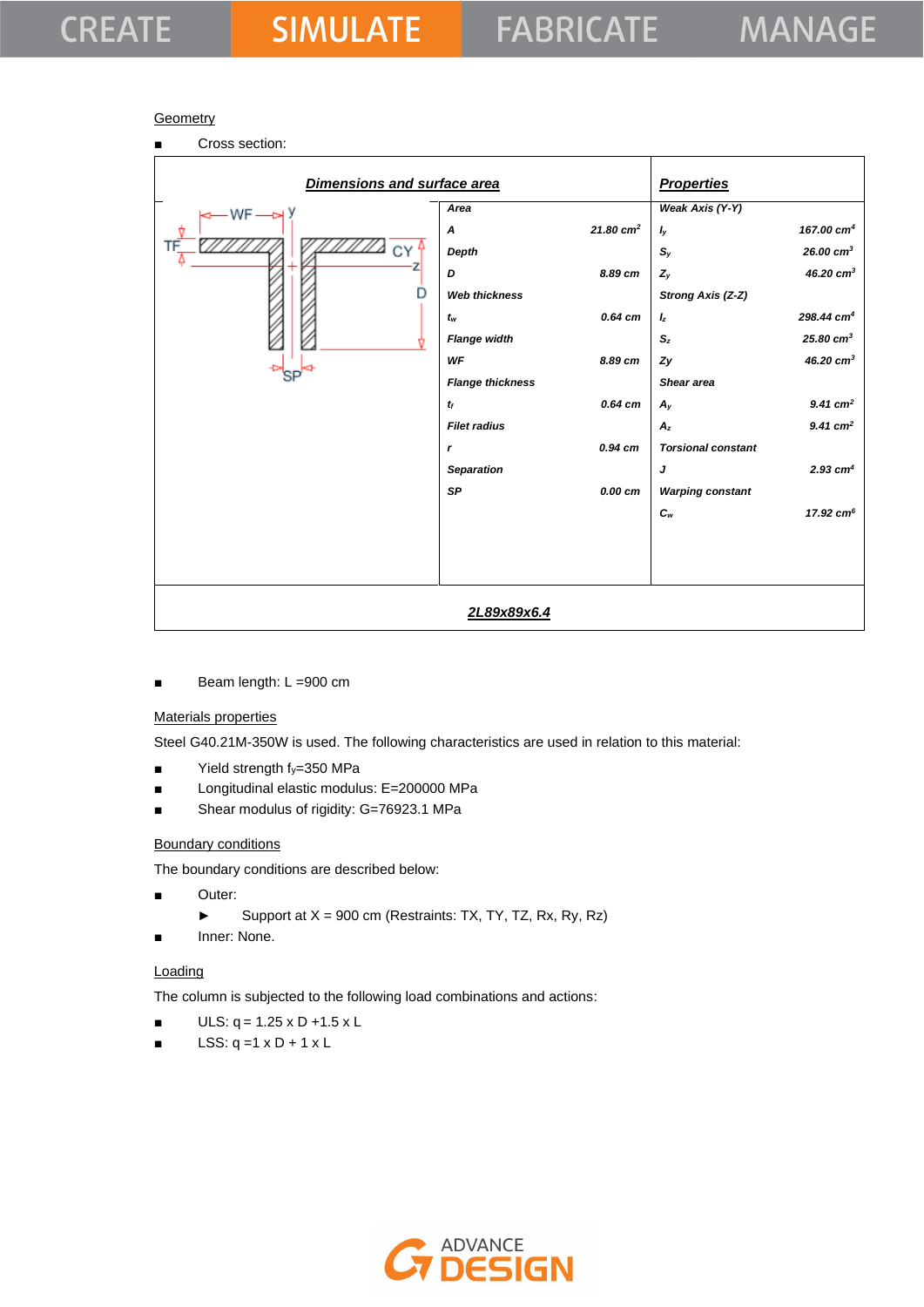## **CREATE**

## **SIMULATE**

## *1.1.2.2 Reference results in calculating*

#### Reference solution

From the NBC 2015, the required tension strength for the design is:

| <b>ULS</b>                                |  |
|-------------------------------------------|--|
| $ Fx  = 1.25 \times 150 + 1.5 \times 250$ |  |
| $ Fx  = 562.5 kN$                         |  |
|                                           |  |
|                                           |  |

The Factored tensile resistance  $T_r$  of a member subjected to axial tension is computed from the clause 13.2:

$$
T_r = \phi \times Ag \times Fy
$$

In order to verify the plasticity of the gross section with the factored load computed at ULS:

**ULS**  $\phi = 0.9$  $T_r = \phi \times Ag \times Fy = 0.9 \times 2180 \times 350$  $= 686.70 kN$  $T_f = Fx = 562.5 \text{ kN } < T_r = 686.70 \text{ kN }$  O.K Work ratio:  $T_f$  $\sqrt{T_r} = 81.91\%$ 

Since the member is under tension forces only the verification of bending resistance and combined forces is unnecessary.

**Finite elements modeling**

- Linear element: S beam,
- 6 nodes,
- 1 linear element.

#### *1.1.2.3 Results comparison*

| <b>Result name</b> | <b>Result description</b>   | <b>Reference value</b> | AD value  | <b>Percent</b><br><b>Difference</b> |
|--------------------|-----------------------------|------------------------|-----------|-------------------------------------|
| Тr                 | Factored tensile resistance | 686.70 kN              | 686.70 kN | $0.00\%$                            |
|                    | Design ratio                | 81.91%                 | 81.91%    | $0.00\%$                            |